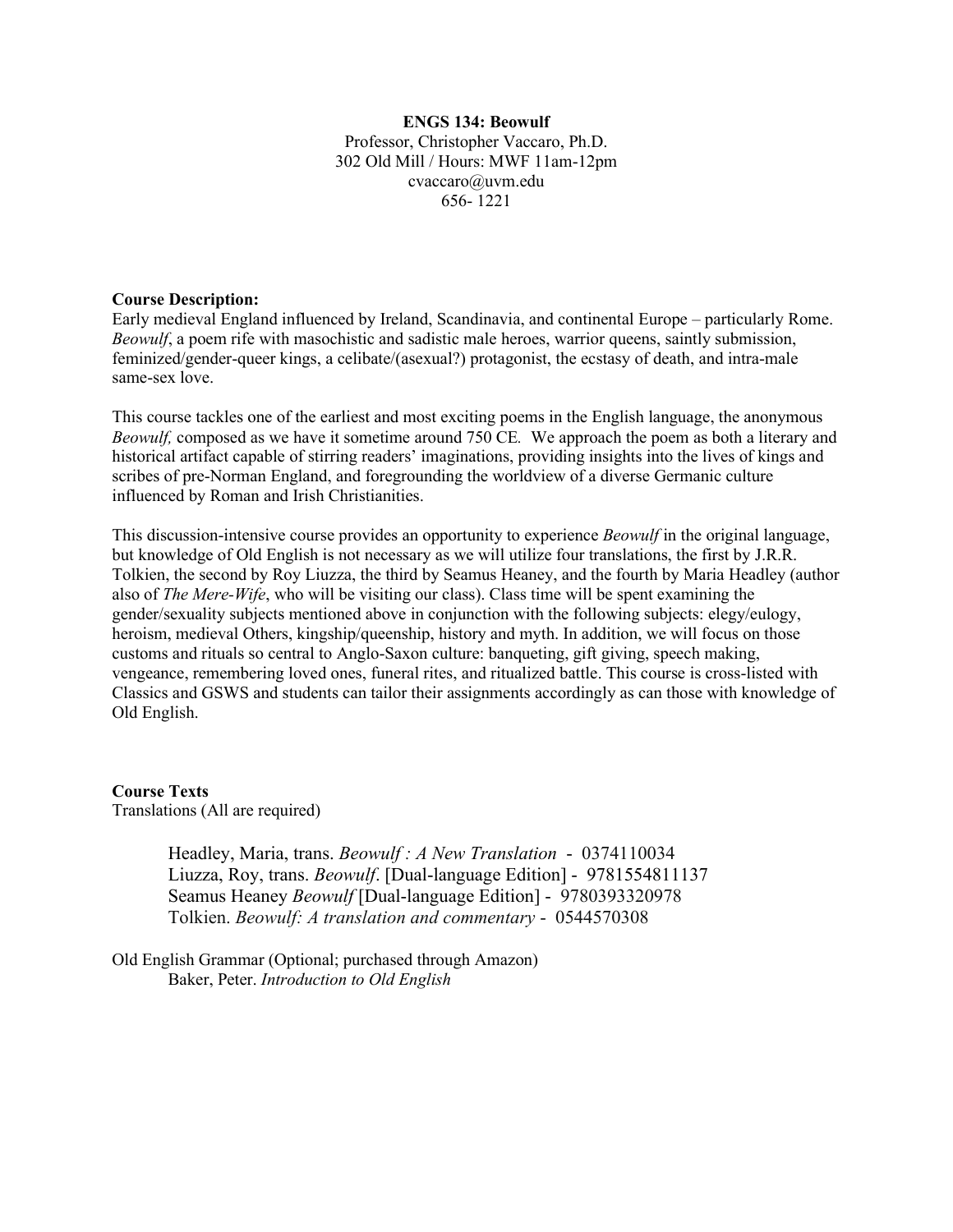### **On Line:**

Beowulf Text <http://www.fordham.edu/halsall/basis/beowulf-oe.html> Bosworth-Toller. An Anglo-Saxon Dictionary [http://beowulf.engl.uky.edu/~kiernan/BT/Bosworth-Toller.htm](http://beowulf.engl.uky.edu/%7Ekiernan/BT/Bosworth-Toller.htm) Dictionary of Old English A- I UVM Howe Library Data Base

### **Work Required**

- 1. Reciting/Pronouncing first 11 lines of Beowulf in Old English 10%
- (Students must receive a passing grade on this in order to receive credit for the class.)
- 2. A six-page response paper 20%

(Papers are evaluated based on ideas, organization, support, style, and grammar)

- 3. A twelve-page term paper 35%
- 4. Discussion/Participation: 35% [Plus portfolio of all work done.]

[Please note: Students are allowed 3 unexcused absences before the grade is affected. The 5<sup>th</sup> unexcused absence results in "no credit" or F for the class. All absences affect the participation grade.]

### **Schedule: Monday/Wednesday/Friday**

### **Week One**

Monday, January  $17<sup>th</sup>$  Martin Luther King Holiday – No Class

### Wednesday, January 19<sup>th</sup>

Translations/Reading Aloud: Opening lines of poem (ll. 1-11) Summary: Any Orchard Maria Dahvana Headley. *Beowulf*, Introduction [In class]

Friday, January 21st

J.R.R. Tolkien. "Beowulf: The Monsters and the Critics" *The Ninth Hour: A Beowulf Story* [25 minutes]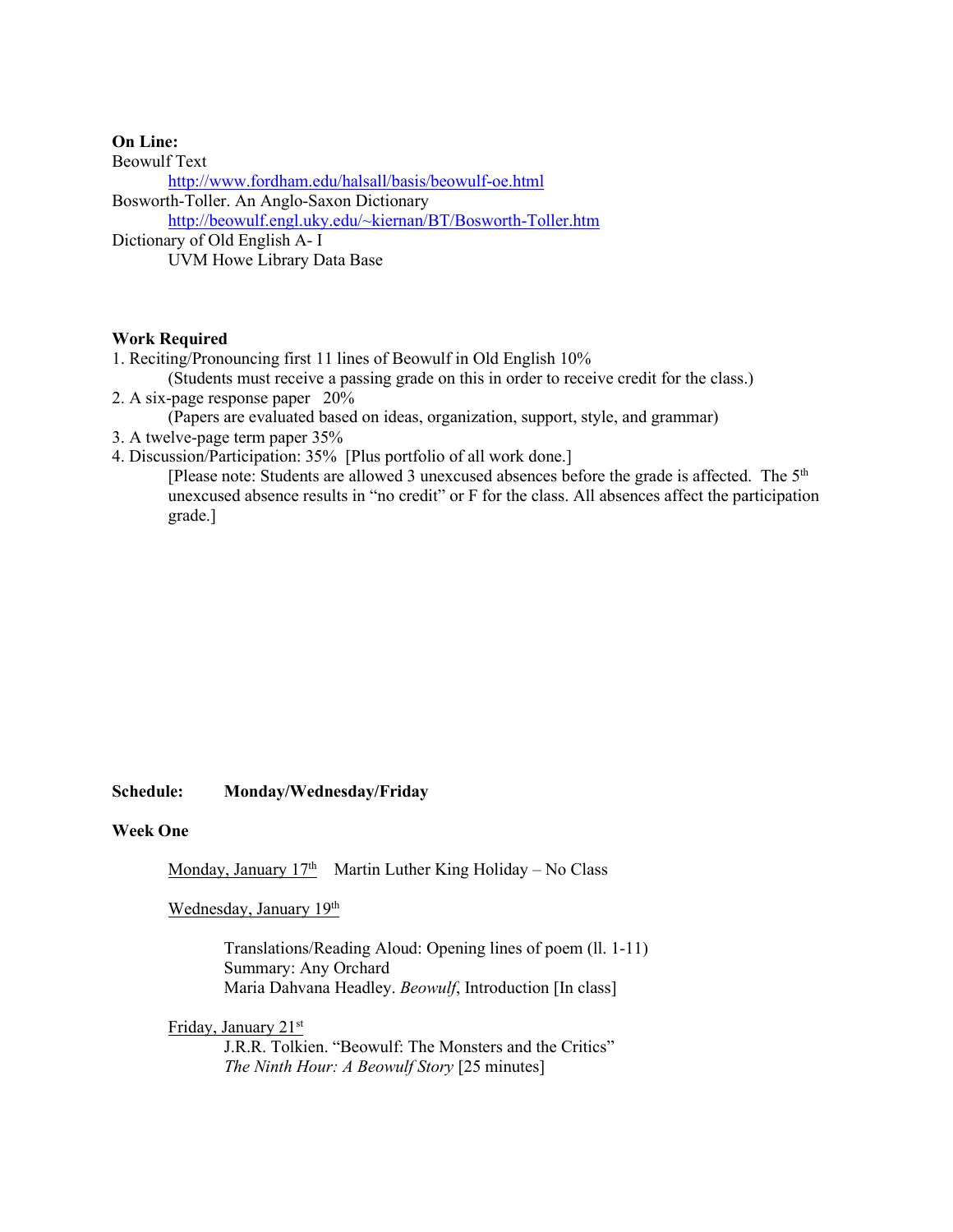### **Week Two**

Monday, January 24<sup>th</sup> (Manuscripts and Dates)

Zupitza. Facsimile. In class. *The Ninth Hour: A Beowulf Story* [25 minutes]

Wednesday, January 26<sup>th</sup> (Authors, Audience, Tone)

Raymond Tripp, "Humour, Word, Play, and Semantic Resonance in Beowulf"

Friday, January 28<sup>th</sup> Gender Issues

Clare Lees. "Men and Beowulf" (pp. 140-146)

#### **Week Three [Lines 1-370]**

Monday, January 31<sup>st</sup> (The Danes and Grendel) ll. 1-190

Tolkien, (ll. 1-186) pages 13-19 Heaney, pages 3-13 Liuzza, pages 55-67 Headley, pages 1-11

Wednesday, February 2<sup>nd</sup> (Beowulf's Arrival) ll. 190-370

Tolkien, (ll. 187-366) pages 19-26 Heaney, pages 13-27 Liuzza, pages 67-77 Headley, pages 11-19 Friday, February, 4<sup>th</sup>

Helen Damico. from *Beowulf's Wealhtheow and the Valkyrie Tradition*

### **Week Four [Lines 371-790]**

Monday, February 7<sup>th</sup> (Beowulf and Unferth) ll. 371-558

Tolkien, (ll. 367-491) pages 26-30 Heaney, pages 27-37 Liuzza, pages 77-91 Headley, pages 19-27

Wednesday, February 9<sup>th</sup> (Beowulf fights Grendel) ll. 558-790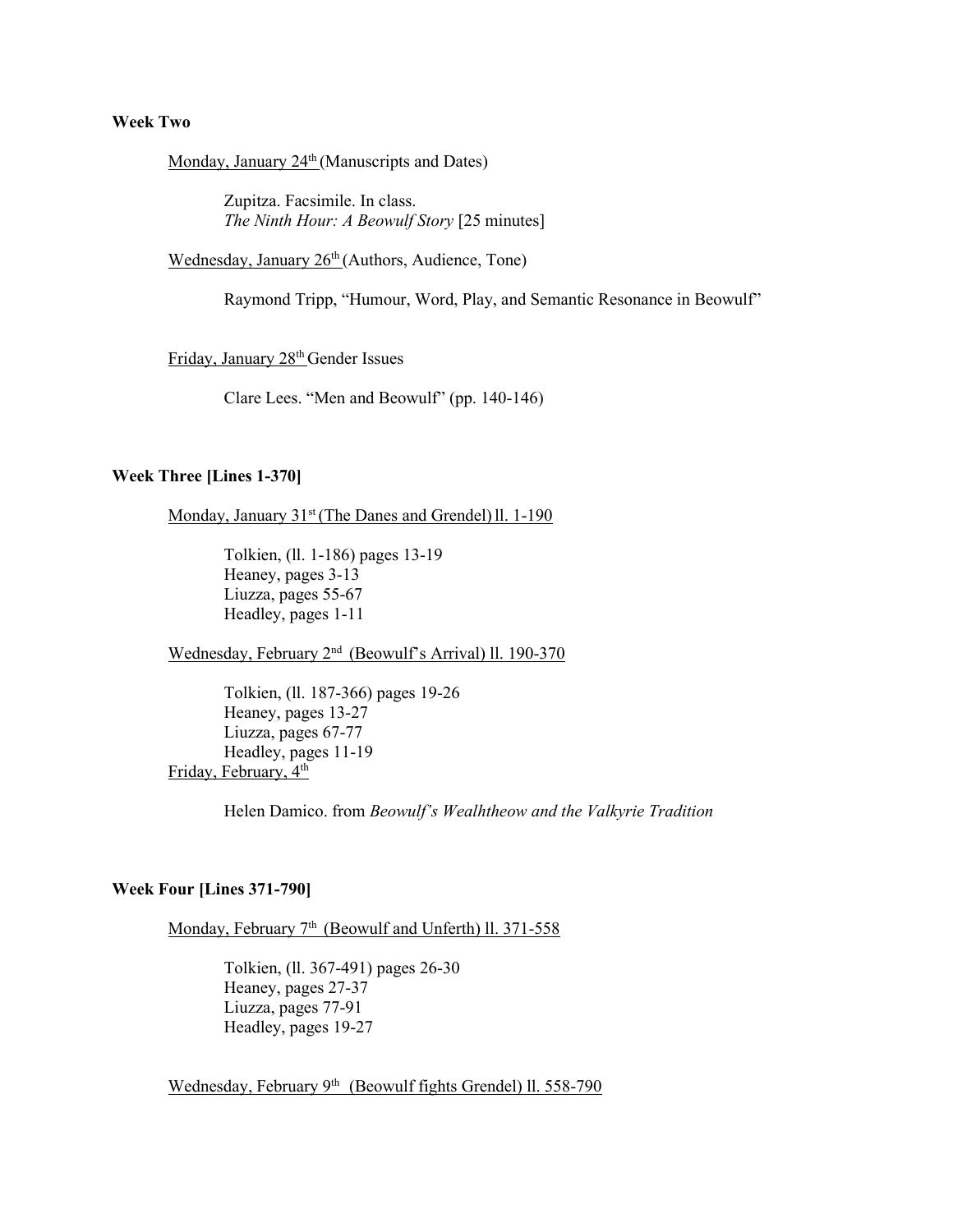Tolkien, (ll. 492-616) pages 30-34 Heaney, pages 37-53 Liuzza, pages 87-101 Headley, pages 27-36

### Friday, February,  $11<sup>th</sup>$

Carol Clover, "Regardless of Sex: Men, Women, and Power in Early Northern Europe"

### **Week Five [Lines 791-1191]**

Monday, February 14<sup>th</sup> (Kings: Hrothgar, Sigemund and Heremod) 11. 791-990

Tolkien, (ll. 617-680) pages 34-36 Heaney, pages 53-67 Liuzza, pages 102-113 Headley, pages 36-44

Wednesday, February 16<sup>th</sup> (Finnsburg Episode) ll. 990-1191

Tolkien, (680-979) pages 36-47 Heaney, pages 67-85 Liuzza, pages 114-127 Headley, pages 44-53

Friday, February 18th

Whitelock "The Heathen English"

### **Week Six [Lines 1192-1570]**

Monday, February 21<sup>st</sup> President's Day Holiday

Wednesday, February 23rd (Beowulf Fights Grendel's mother) ll. 1192-1382

(Grendel's Mother Attacks Heorot)

Tolkien (ll. 980-1153), pages 47-53 Heaney, pages 86-97 Liuzza, pages 127-137 Headley, pages 53-61 Friday, February 25<sup>th</sup> ll. 1383-1570

> Tolkien (ll. 1154-1314), pages 53-58 Heaney, pages 97-109 Liuzza, pages 137-149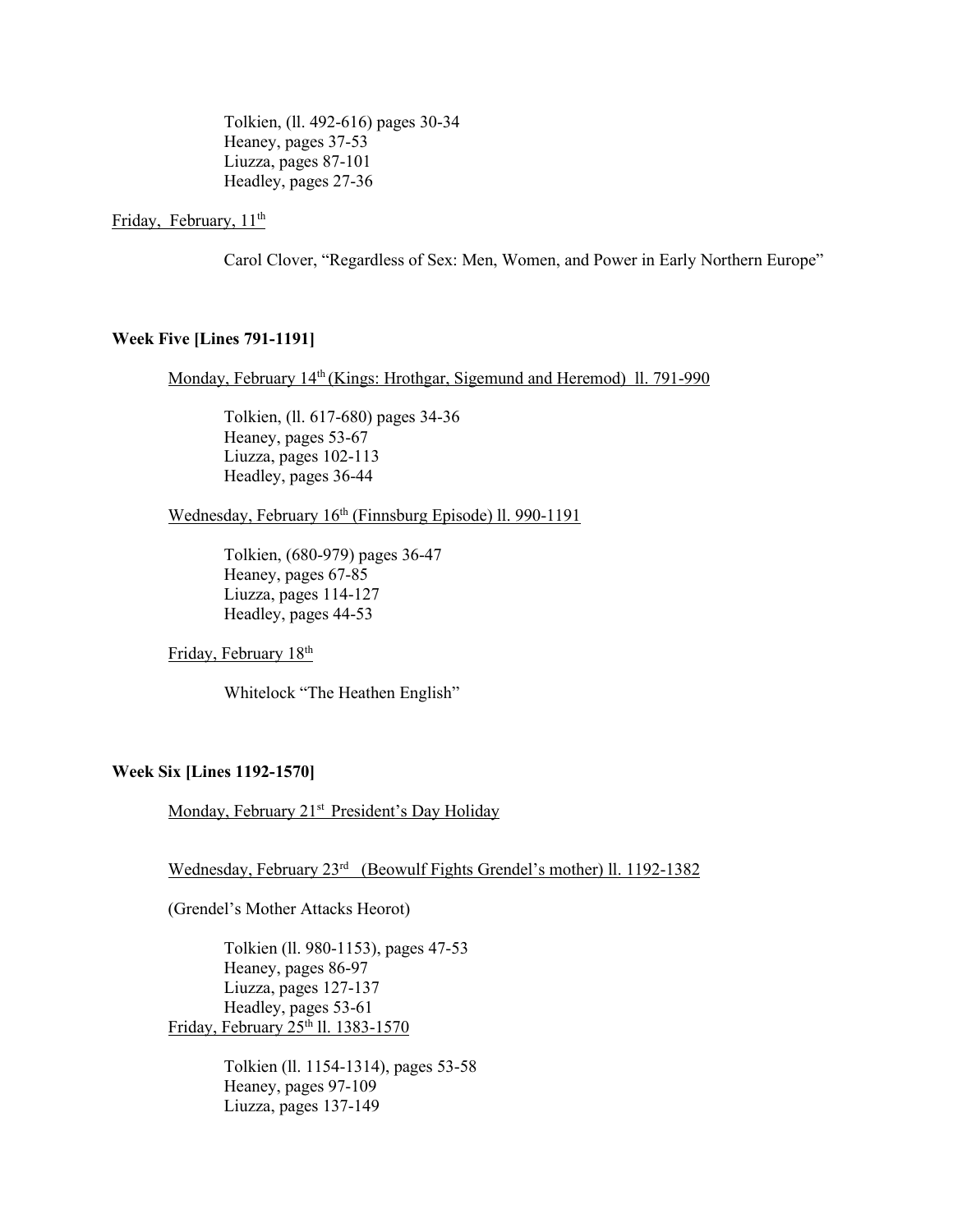Headley, pages 61-69

Jane Chance. "Grendel's Mother as Epic Anti-Type of the Virgin and Queen" [Fulk]

### **Week Seven [1570-1962]**

Monday, February 28<sup>th</sup> (Beowulf's Victory, Hrothgar's Advice) l. 1571-1816

Tolkien (ll.1315-1520) , pages 58-66 Heaney, pages 109-123 Liuzza, pages 149-163 Headley, pages 69-79

### **\*\*Six-page Response Paper: due by Monday**

Wednesday, March 2nd (Beowulf's Amorous Departure Scene) ll. 1816-1962

Tolkien (ll. 1521-1645), pages 66-70 Heaney, pages 123-135 Liuzza, pages 163-171 Headley, pages 79-85

Friday, March 4<sup>th</sup>

**[**To be determined**]**

Spring break March  $7<sup>th</sup>$ -11<sup>th</sup>

## **Week Eight [Lines 1963-2311]**

Monday, March 14<sup>th</sup> (Beowulf's Account to Hygelac; Ingeld Legend) ll. 1963-2143

Tolkien (ll. 1645-1786), pages 70-75 Heaney, pages 135-147 Liuzza, pages 171-183 Headley, pages 85-92

Wednesday, March 16<sup>th</sup> (50 Winters Later, Awaking the Dragon) ll. 2144-2311

Tolkien (ll. 1787-1954), pages 75-81 Heaney, pages 147-157 Liuzza, pages 183-193 Headley, pages 92-100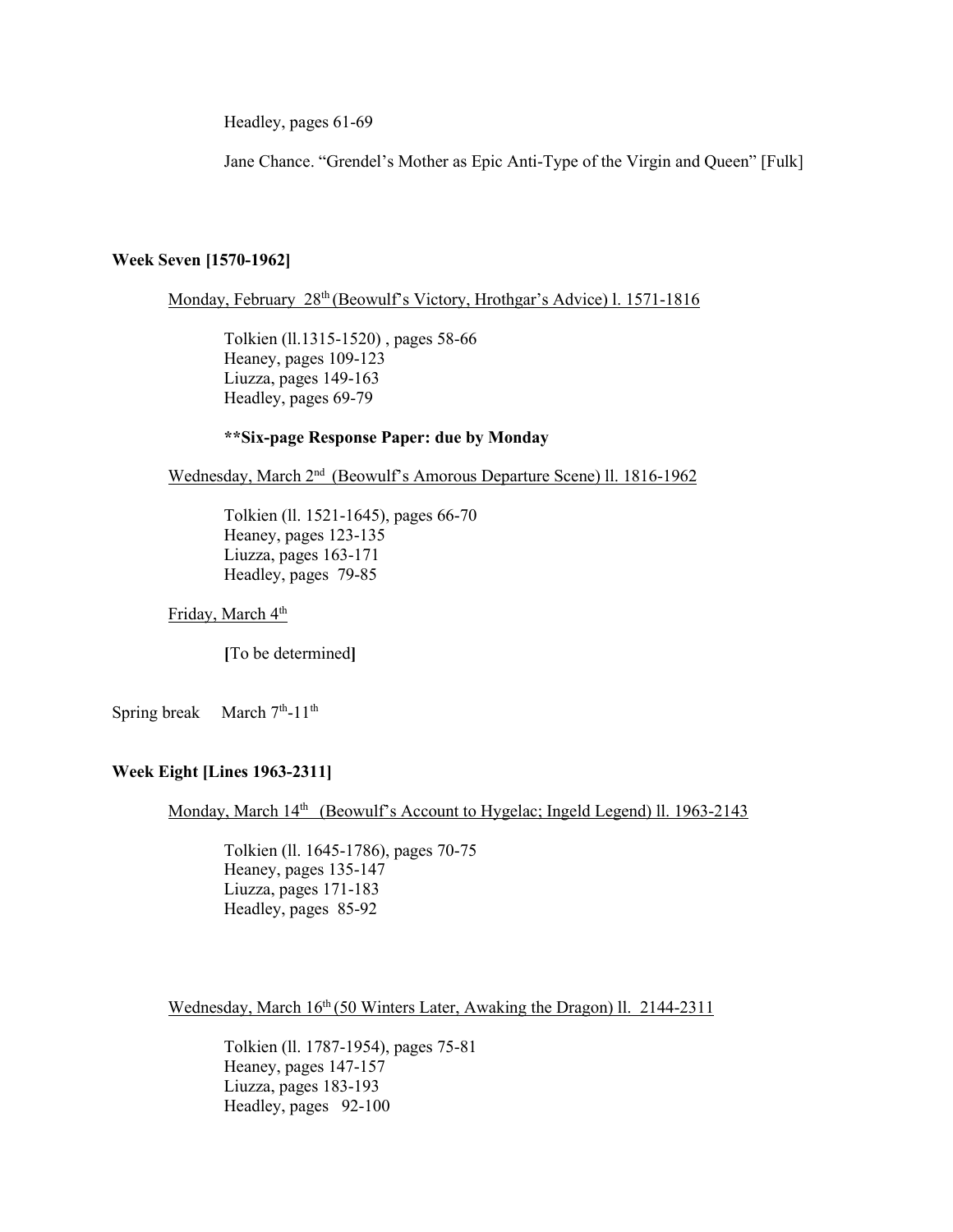Friday, March 18th [ To be determined]

## **Week Nine [Lines 2312-2751]**

Monday, March 21<sup>st</sup> (Beowulf's Time with the Geats) ll. 2312-2537

Tolkien (ll. 1954-2129), pages 81-87 Heaney, pages 157-171 Liuzza, pages 193-207 Headley, pages 100-108

Wednesday, March 23rd (Beowulf and Wiglaf Fight the Dragon) ll. 2536-2751

Tolkien (ll. 1954-2309), pages 87-93 Heaney, pages 171-185 Liuzza, pages 207-219 Headley, pages 108-118

Friday, March 25<sup>th</sup> [To be determined]

### **Week Ten [2753-3182]**

Monday, March 28<sup>th</sup> (Beowulf's Final moments) ll. 2753-2945

Tolkien, (ll. 2309-2470), pages 93-99 Heaney, pages 185-199 Liuzza, pages 220-231 Headley, pages 118-127

Wednesday, 30<sup>th</sup> (Beowulf's Funeral) ll. 2945-3182

Tolkien (ll. 2470-2665), pages 99-105 Heaney, pages 199-213 Liuzza, pages 231-245 Headley, pages 127-136

Friday, April 1st

Joyce Hill. "Ðæt Wæs Geomuru Ides: A Female Stereotype Examined" Gillian Overing. "The Women of Beowulf: A Context for Interpretation" [Baker]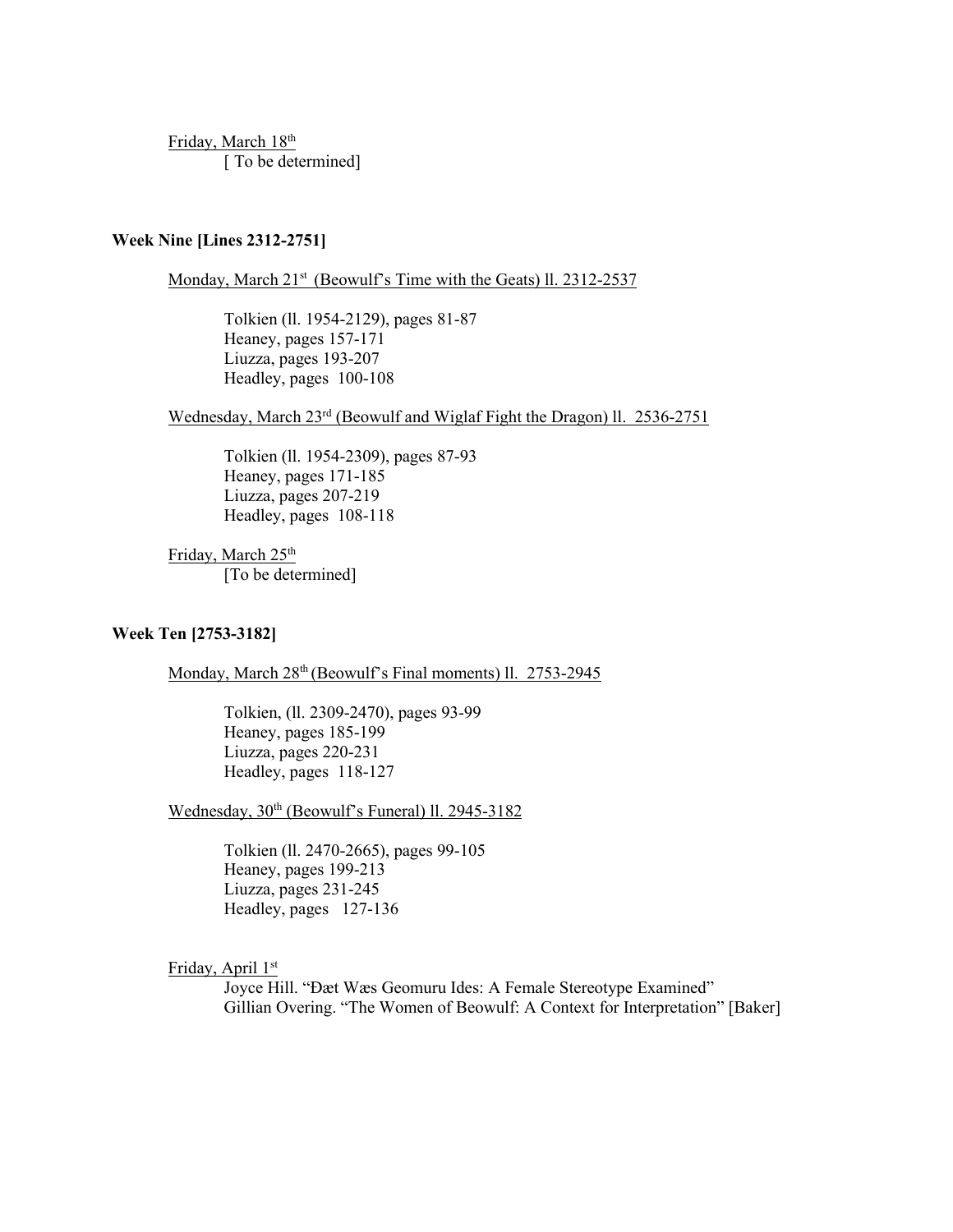### **Week Eleven**

#### Monday, April 4<sup>th</sup> Kingship, Comitatus, and Male Bonding

Hrođgar's wise words to Beowulf (Lines 1700-1784) Ingeld and vengeance  $(\text{Lines} \dots)$ 

Jane Roberts. "Hrođgar's Admirable Courage" (pp. )

**\*\*Six-page Response Paper: due by Tuesday, November 6th\*\***

Wednesday, April 6th

Hrođgar at Beowulf's departure scene (1841-1865)\*\* Hrođgar's affection for Beowulf (1866-1880) \*\*(Translation extra credit)

David Clark. "Heroic Desire?" (pp. 130-147) Allen Frantzen. "Kiss and Tell" (pp. 89-107)

Friday, April 8<sup>th</sup> [To be determined]

#### **Week Twelve**

Monday, April 11<sup>th</sup> Sturla Gunnarsson, *Beowulf and Grendel* (2005), 103 minutes

#### **\*\*One-Page Term Paper Abstract and Bibliography due**

Wednesday, April 13<sup>th</sup> Gunnarsson, *Beowulf and Grendel* (2005)

Friday, April 15<sup>th</sup>

Discussion on Gunnarsson, *Beowulf and Grendel* (2005)

## **Week Thirteen**

Monday, April 18<sup>th</sup> Graham Baker, *Beowulf* (1999); 95 minutes

Wednesday, April 20<sup>th</sup> Baker, *Beowulf* (1999)

Friday, April 22nd Discussion on Baker, *Beowulf*